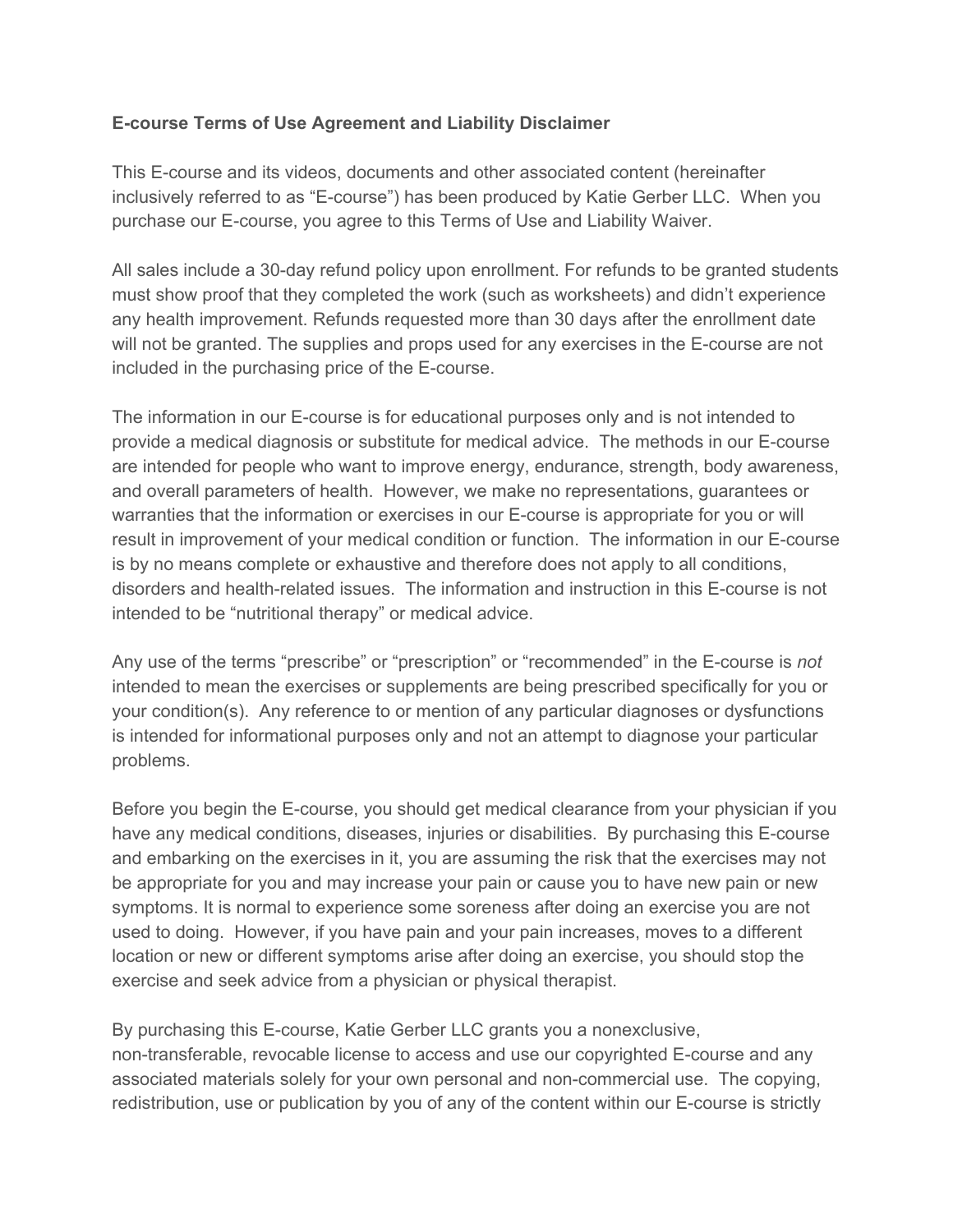prohibited. Your purchase of our E-course does not grant you any ownership rights to our E-course. Any breach in the terms of this agreement may result in termination of your access to the E-course materials.

Our E-course may contain references or links to materials from third-parties. Reference to any third-party products, services, processes or other information, by trade name, trademark, manufacturer, supplier or otherwise does not constitute or imply endorsement, sponsorship or recommendation thereof, or any affiliation with us. We are not responsible for examining or evaluating the content or accuracy and we do not warrant and will not have any liability or responsibility for any third-party materials or websites, or for any other materials, products, or services of third-parties. We are not liable for any harm or damages related to the purchase or use of goods, services, resources, content, or any other transactions made in connection with any third-party websites. Complaints, claims, concerns, or questions regarding third-party products should be directed to the third-party.

Our E-course is intended solely for Users who are at least age 18 years of age or older. Any use of or access to our E-course by anyone under such, is unauthorized, unlicensed and in violation of these Terms of Use. By purchasing our E-course, you represent and warrant that you are 18 years or older and that you agree to and to abide by all of the terms and conditions of this Agreement. Katie Gerber LLC has sole right and discretion to determine whether to sell our E-course to any individual and may reject a purchase by any individual with or without explanation.

We will respond quickly to claims of copyright infringement as found in our E-course, according to the terms of the Digital Millennium Copyright Act of 1998 (DMCA) as found under United States law (17 USC. § 512). If you believe any copyrights are infringed by our E-course, please provide us with a written notice via mail, fax, or email that contains the following information:

(1) An electronic or physical signature of the person authorized to act on behalf of the owner of the copyright interest;

(2) A description of the copyrighted work that you claim has been infringed;

(3) A description of where the material that you claim is infringing is located on our Website;

(4) Your address, telephone number, and email address;

(5) A statement by you that you have a good faith belief that the disputed use is not authorized by the copyright owner, its agent, or the law; and

(6) A statement by you, made under penalty of perjury, that the above information in your Notice is accurate and that you are the copyright owner or authorized to act on the copyright owner's behalf.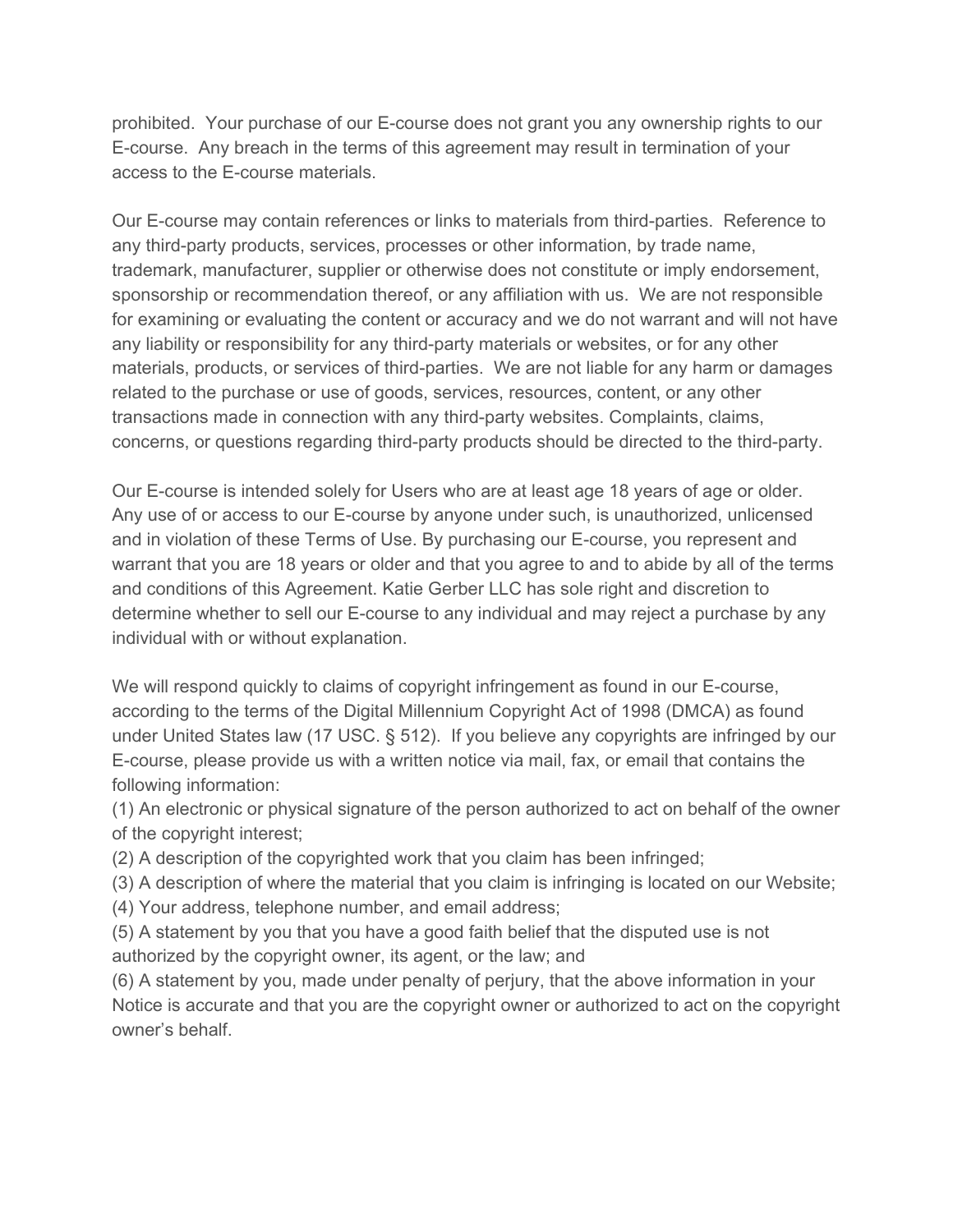We are only required to respond to those notices that substantially comply with the above requirements. We will investigate your claim and will notify by the method of contact you used to file your notice with us.

When you complete the purchase process, you will receive a password that will allow you to access our Content. You agree to maintain the confidentiality of your password and are fully responsible for all liability and damages resulting from your failure to maintain that confidentiality and all activities that occur through the use of your password. You agree to immediately notify us of any authorized use of your password or any other breach of security.

THE CONTENT PROVIDED IN OUR E-COURSE IS PROVIDED "AS IS," "AS AVAILABLE," WITH "ALL FAULTS", AND ALL WARRANTIES, EXPRESS OR IMPLIED, ARE DISCLAIMED (INCLUDING BUT NOT LIMITED TO THE DISCLAIMER OF ANY IMPLIED WARRANTIES OF MERCHANTABILITY AND FITNESS FOR A PARTICULAR PURPOSE). OUR WEBSITE AND CONTENT MAY CONTAIN BUGS, ERRORS, PROBLEMS OR OTHER LIMITATIONS. KATIE GERBER LLC, INCLUDING ALL OUR AFFILIATES, HAVE NO LIABILITY WHATSOEVER FOR YOUR USE OF OUR WEBSITE OR CONTENT. KATIE GERBER LLC CANNOT GUARANTEE AND DOES NOT PROMISE ANY SPECIFIC RESULTS FROM USE OF OUR WEBSITE OR CONTENT.

KATIE GERBER LLLC DOES NOT REPRESENT OR WARRANT THAT OUR CONTENT OR OUR SERVICES FOUND WITHIN ARE ACCURATE, COMPLETE, RELIABLE, CURRENT OR ERROR-FREE OR THAT ANY SUCH ITEMS ARE FREE OF VIRUSES OR OTHER HARMFUL COMPONENTS. THEREFORE, YOU SHOULD EXERCISE CAUTION IN THE USE AND DOWNLOADING OF ANY SUCH CONTENT AND USE INDUSTRY-RECOGNIZED SOFTWARE TO DETECT AND REMOVE VIRUSES. ALL RESPONSIBILITY OR LIABILITY FOR ANY DAMAGES CAUSED BY VIRUSES SOMEHOW ATTRIBUTED TO OUR CONTENT AND SERVICES IS DISCLAIMED. WITHOUT LIMITING THE FOREGOING, YOU UNDERSTAND AND AGREE THAT YOU DOWNLOAD OR OTHERWISE OBTAIN CONTENT THROUGH OUR WEBSITE OR SERVICES AT YOUR OWN RISK AND THAT YOU WILL BE SOLELY RESPONSIBLE FOR YOUR USE THEREOF AND ANY DAMAGES TO YOUR MOBILE DEVICE OR COMPUTER SYSTEM, LOSS OF DATA OR OTHER HARM OF ANY KIND THAT MAY RESULT.

IN NO EVENT WILL KATIE GERBER OR HER CORPORATIONS, EMPLOYEES, CONTRACTORS, VENDORS, AFFILIATES OR AGENTS BE LIABLE TO YOU OR ANY THIRD PERSON FOR ANY INDIRECT, CONSEQUENTIAL, EXEMPLARY, INCIDENTAL, SPECIAL OR PUNITIVE DAMAGES ARISING FROM YOUR USE OR MISUSE OF THIS VIDEO WHETHER SUCH DAMAGES ARISE IN CONTRACT, TORT, NEGLIGENCE,